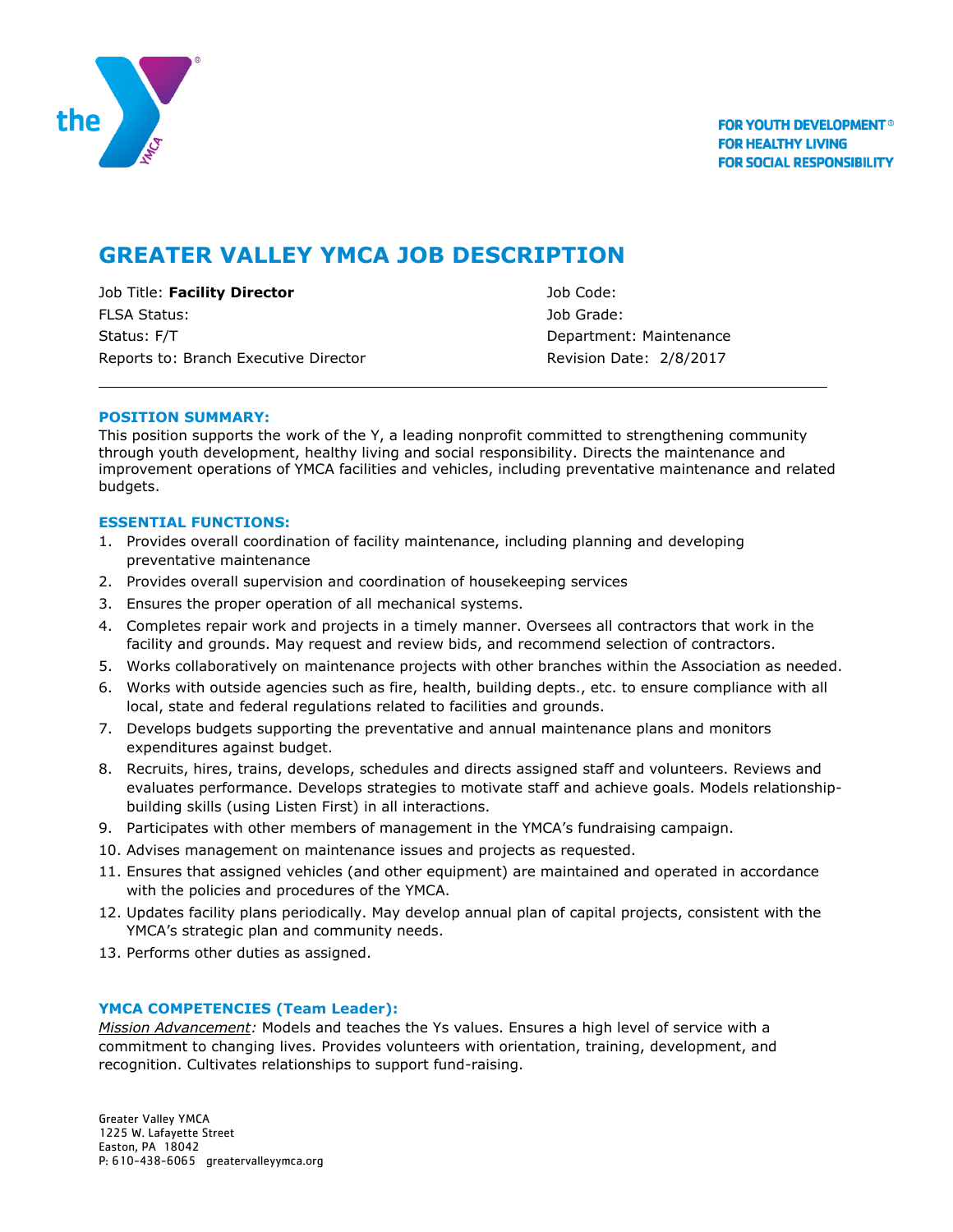*Collaboration:* Champions inclusion activities, strategies, and initiatives. Builds relationships to create small communities. Empathetically listens and communicates for understanding when negotiating and dealing with conflict. Effectively tailors communications to the appropriate audience. Provides staff with feedback, coaching, guidance and support.

*Operational Effectiveness:* Provides others with frameworks for making decisions. Conducts prototypes to support the launching of programs and activities. Develops plans and manages best practices through engagement of team. Effectively creates and manages budgets. Holds staff accountable for high-quality results using a formal process to measure progress.

*Personal Growth:* Shares new insights. Facilitates change; models adaptability and an awareness of the impact of change. Utilizes non-threatening methods to address sensitive issues and inappropriate behavior or performance. Has the functional and technical knowledge and skills required to perform well; uses best practices and demonstrates up-to-date knowledge and skills in technology.

#### **QUALIFICATIONS:**

- 1. Bachelor's degree in facility management or a related field or equivalent.
- 2. Three or more years experience in facility management or closely related field.
- 3. Working knowledge of mechanical, electrical and plumbing systems, carpentry, and other maintenance-related areas.
- 4. Skills in supervision, budget management and project management.
- 5. CPR, First Aid and AED certifications required within 30 days of employment.
- 6. "POOL" and boiler certifications required within 120 days of employment.
- 7. Ability and current license to drive with record that meets YMCA standards.
- 8. Familiarity with personal computers helpful.
- 9. Ability to respond to safety and emergency situations.

### **WORK ENVIRONMENT & PHYSICAL DEMANDS:**

- The physical demands described here are representative of those that must be met by an employee to successfully perform the essential functions of this job. Reasonable accommodations may be made to enable individuals with disabilities to perform the essential functions.
- While performing the duties of this job, the employee is often required to: climb stairs, bend, stoop, kneel, twist, reach with hands, sit, stand for an extended period of time, climb ladders, walk, shovel snow, plow snow, lift and/or move up to 50 pounds, have finger dexterity, grasp, perform repetitive motions, talk, hear and have visual acuity.
- The work is performed both indoors and out, and may require travel to various locations.
- While performing the duties of this job the employee is exposed to weather conditions prevalent at the time.

#### **SELF-MOTIVATION & INNOVATION:**

To be able to accomplish the goals set forth in this job description, the incumbent will need to possess a will to succeed. "What can I do to advance the Y and help it become more successful?" should be the mind-set. The heart of the position will be the ability to look past "what is" and to see "what can/should be". These ideas for new systems, procedures, etc. originate from all YMCA upper management leadership positions. Therefore, a high level of self-motivation and innovation/creativity is required to be successful at this position.